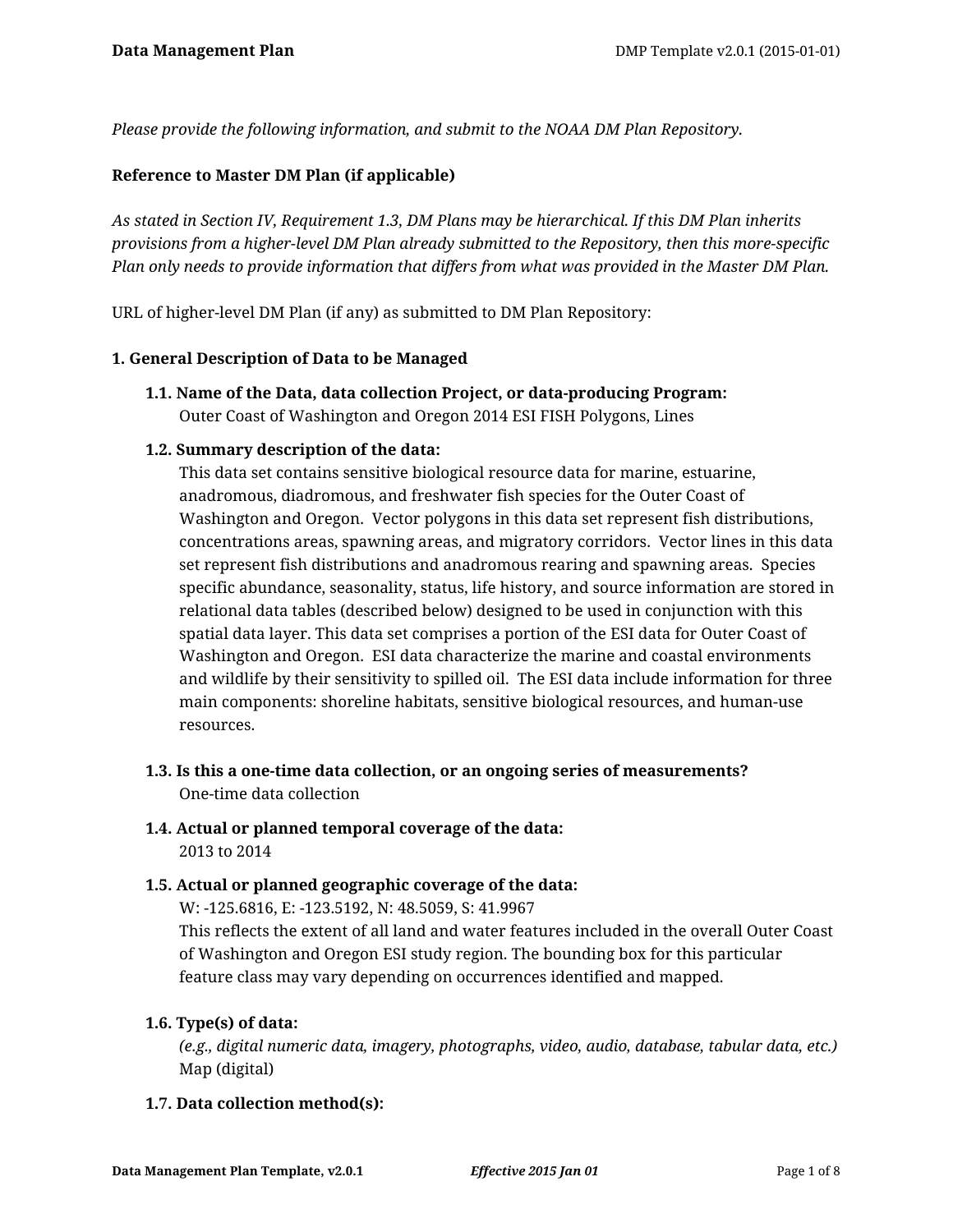*(e.g., satellite, airplane, unmanned aerial system, radar, weather station, moored buoy, research vessel, autonomous underwater vehicle, animal tagging, manual surveys, enforcement activities, numerical model, etc.)*

### **1.8. If data are from a NOAA Observing System of Record, indicate name of system:**

**1.8.1. If data are from another observing system, please specify:**

### **2. Point of Contact for this Data Management Plan (author or maintainer)**

**2.1. Name:**

ESI Program Manager

- **2.2. Title:** Metadata Contact
- **2.3. Affiliation or facility:**
- **2.4. E-mail address:** orr.esi@noaa.gov
- **2.5. Phone number:**

### **3. Responsible Party for Data Management**

*Program Managers, or their designee, shall be responsible for assuring the proper management of the data produced by their Program. Please indicate the responsible party below.*

**3.1. Name:**

ESI Program Manager

**3.2. Title:** Data Steward

### **4. Resources**

*Programs must identify resources within their own budget for managing the data they produce.*

### **4.1. Have resources for management of these data been identified?**

## **4.2. Approximate percentage of the budget for these data devoted to data management ( specify percentage or "unknown"):**

#### **5. Data Lineage and Quality**

*NOAA has issued Information Quality Guidelines for ensuring and maximizing the quality,*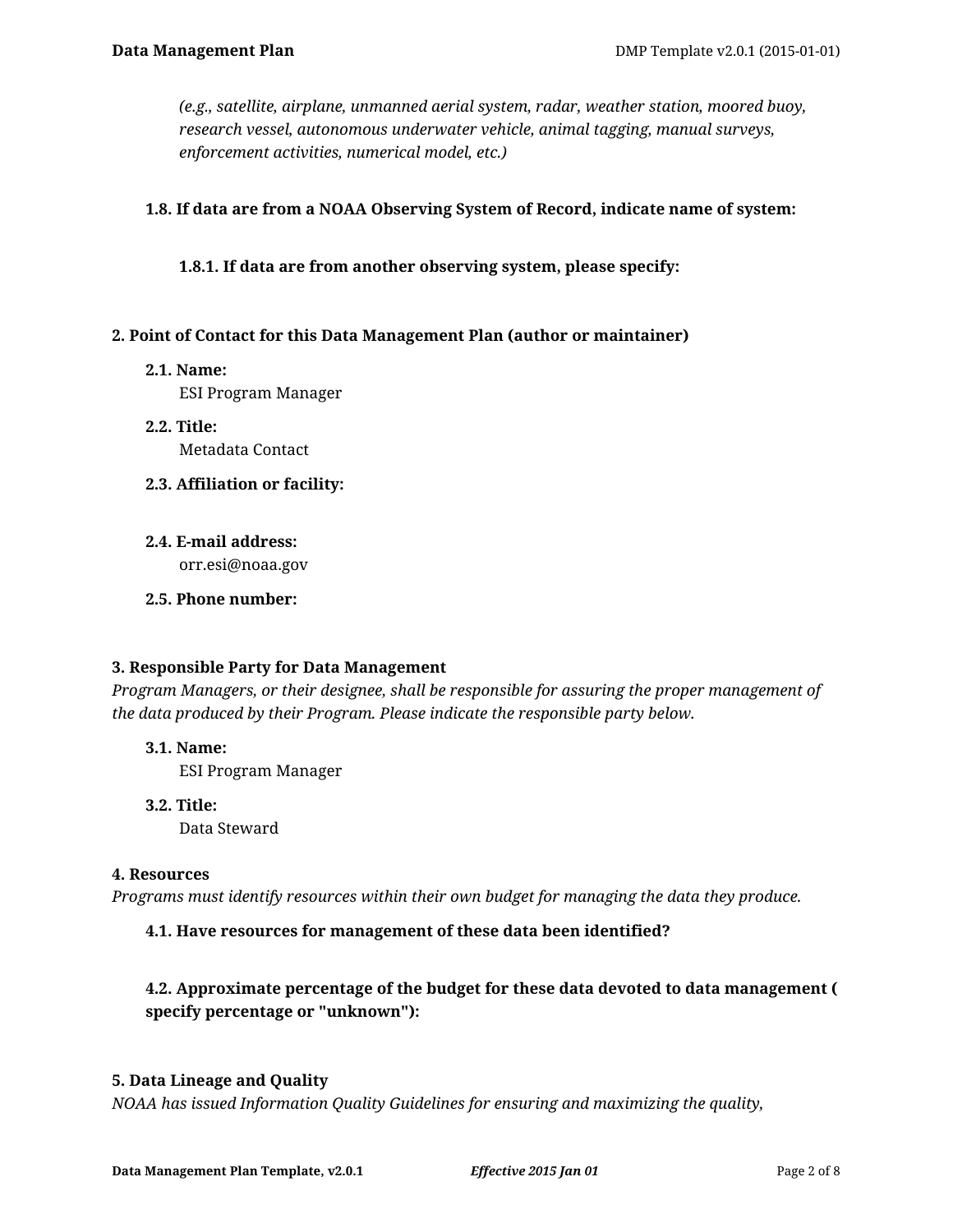*objectivity, utility, and integrity of information which it disseminates.*

### **5.1. Processing workflow of the data from collection or acquisition to making it publicly accessible**

*(describe or provide URL of description):*

Lineage Statement:

Data for fish distributions was obtained from a variety of sources including knowledge of resource experts from NOAA, Oregon Department of Fish and Wildlife (ODFW), Washington Department of Fish and Wildlife (WDFW), Washington State Department of Natural Resources (WDNR), U.S. Fish and Wildlife Service (USFWS), and Washington Treaty Tribes; hardcopy maps; scientific reports; and digital data from ODFW, WDFW, National Marine Fisheries Service (NMFS), and USFWS.

Process Steps:

- 2015-10-01 00:00:00 - Fish distributions in Oregon estuaries were acquired primarily from three sources: expert knowledge, NOAA's Distribution and Abundance of Fishes and Invertebrates in West Coast Estuaries Volume 1: Data Summaries, and various fish inventory reports provided by ODFW staff. Salmonid species mapped to estuaries were translated to polygonal features from the Fish Distribution lines provided by ODFW. Estuarine species in Washington were mapped primarily from NOAA's Distribution and Abundance of Fishes and Invertebrates in West Coast Estuaries Volume 1: Data Summaries, as well as expert knowledge of WDFW staff and Fish Distribution lines from WDFW's Priority Habitats and Species (PHS) database. Green sturgeon were mapped independently from other species, and distributions were based off ODFW and WDFW reports and sampling data, as well as critical habitat, and expert knowledge from NOAA, WDFW, and ODFW. Spawning grounds for green sturgeon do not exist within the ESI's area of interest; however the Rogue River estuary remains an important nursery for young of year green sturgeon from the northern distinct population segment. Additionally, the Columbia River estuary is critical habitat for white sturgeon adults and subadults, green sturgeon adults and sub-adults especially during the summer and fall, and supports the largest spawning run of eulachon within Oregon and Washington. Eulachon distributions were mapped independently based off expert knowledge from ODFW, WDFW, and Tribal biologists as well as the Critical Habitat Final Biological Report, the Status Review of Eulachon in WA, OR, and CA, and NOAA's Distribution and Abundance of Fishes and Invertebrates in West Coast Estuaries Volume 1: Data Summaries.

- 2015-10-01 00:00:00 - Nearshore marine distributions of fishes, at depths of less than 50m, were mapped based on seafloor habitat. Rocky and sandy habitats were identified using the draft seafloor mapping product, Survey of Benthic Communities near Potential Renewable Energy Sites Offshore the Pacific Northwest, from Oregon State University. Two habitats were identified; rocky habitat consisted of the following surficial classes grouped together: "rock", "hard", "boulder", and " rock mix", sandy habitat consisted of all other surficial classes grouped together including "cobble" and "cobble mix" in addition to the softer substrates. Species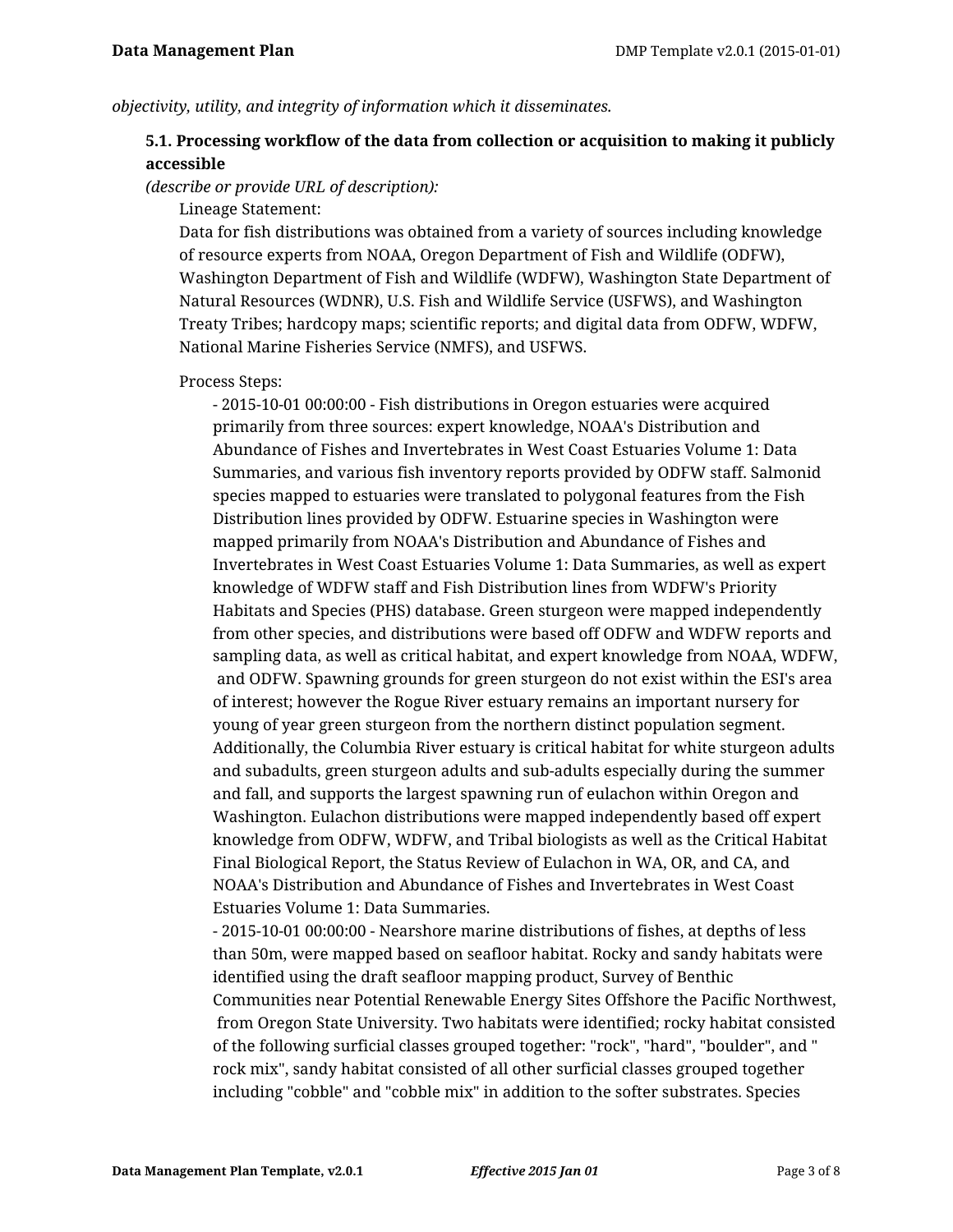were then mapped to one or both of the habitats based on life history information from Certainly More Than You Want To Know About Fishes of the Pacific Coast ( CMTYWKAFPC), and expert knowledge of fishes and habitat preferences from ODFW, WDFW, NOAA, and Tribal biologists. Marine salmonid distributions were mapped based off published literature, including NOAA technical reports, critical habitat biological reviews, and journal articles. Additional review of salmonid distributions and timing was provided by Laurie Weitkamp at NOAA's Northwest Fisheries Science Center (NWFSC) Newport, OR office.

- 2015-10-01 00:00:00 - Groundfish distributions within waters deeper than 50 m were mapped based off the habitat suitability probability models developed by NMFS for the 2005 Essential Fish Habitat Groundfish review. Presence/absence thresholds were set at 0.200 for all species, and species were grouped spatially by habitat preference to create groundfish distributions. Two groups were created and much like the nearshore groups, the first group had species that show fidelity to hard substrates and the other group was comprised of primarily soft bottom species. Distributions of most pelagic species, aside from salmonids, were mapped based on scientific articles, Milton Love's CMTYWKAFPC, and expert knowledge from NOAA, ODWF, WDFW, and Tribal biologists. Pacific herring spawning areas in Yaquina Bay, OR were compiled from ODFW survey data spanning multiple years. Polygonal areas represent all known spawning habitat in Yaquina Bay as identified across all survey years. Spawning grounds for pacific herring in Washington were included as-is from WDFW's PHS database. Surf smelt spawning areas in Washington were mapped by creating 50 m on/off buffers to match areas where survey data indicated spawning in the PHS database. Additional spawning areas were identified by Hoh and Quinault biologists within Treaty Tribe reservation boundaries.

- 2015-10-01 00:00:00 - Process step to develop the FISHL (Fish Lines) feature class: Data sources include the Oregon Fish Habitat Distribution database from ODFW; expert knowledge from ODFW, WDFW, USFWS, NOAA, and Tribal biologists; the Statewide Washington Integrated Fish Distribution Database as part of WDFWs Priority Habitats and Species Database; Washington Pacific Lamprey Distribution Lines from USFWS, Salmonid Timing tables from WDFW and ODFW, and NOAA Fisheries reports. ODFW Fish Distribution data was used for the majority of FISHL in Oregon. Data was only included for current distributions of salmonids, and records marked as concurrence of professional opinion or observed fish, documented or otherwise. Data lines were flattened, such that if lines for five species overlapped, they were merged to a single common line that was then attributed with the five species and their recorded life history stage. The flattening of distribution lines created many extremely short but distinct combinations of species and/or life stages. In cases where these lines were less than 50 m in length, they were merged with adjoining lines and conflicts in life history stage were resolved using by using the most sensitive life stage denoted in the two distribution lines: spawning "is greater than" rearing "is greater than" migrating. The same process was used for Washington Fish Distribution data. The only difference being the records that were kept for inclusion. Only those records marked as "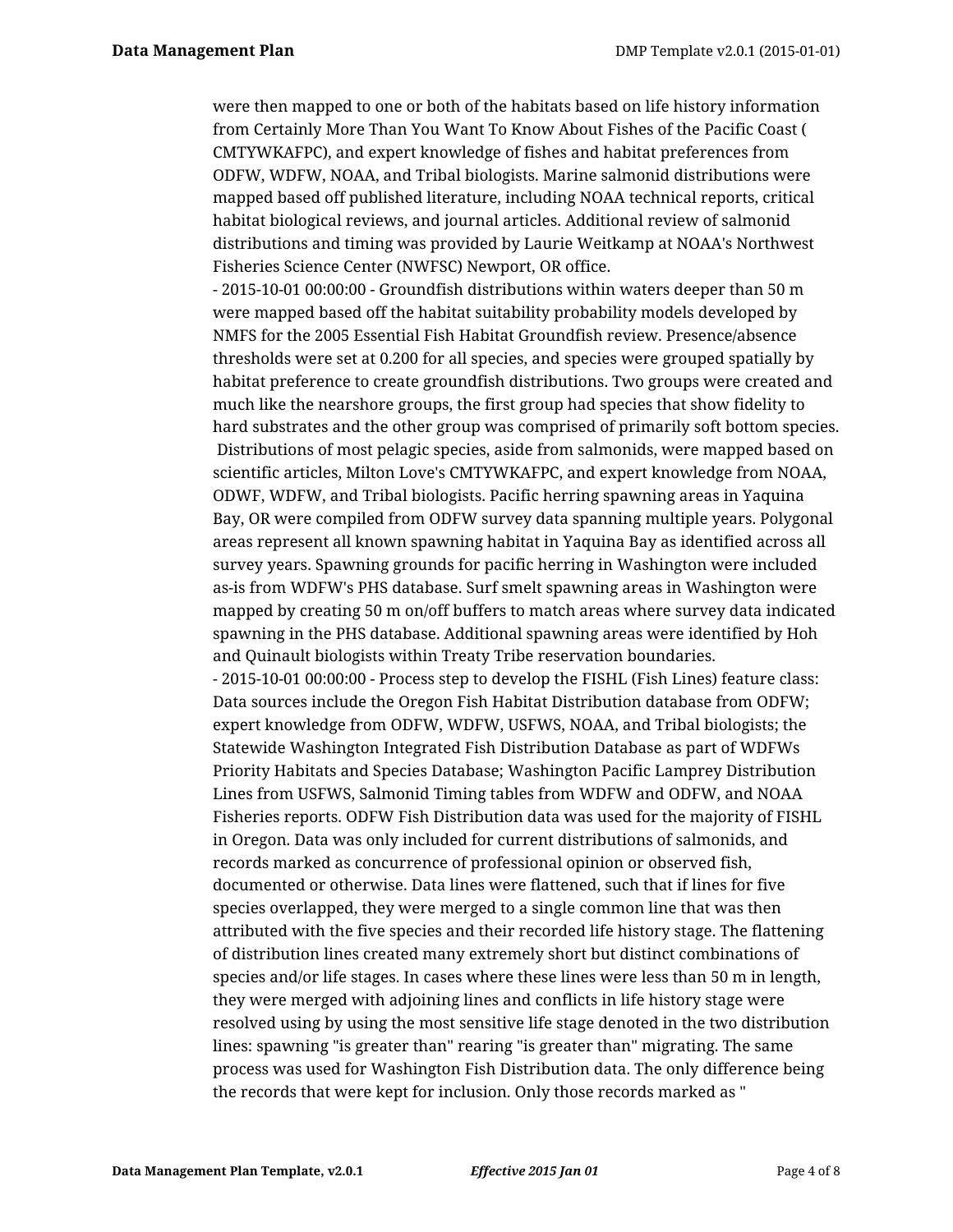documented" or "presumed" were included in the ESI. In many case fish distributions from both ODFW and WDFW data sets were used to populate polygonal layers for the FISH element. Eulachon distributions were mapped to the FISHL layer using reports of spawning runs from NOAA technical reports and expert knowledge. Some runs were also included from Tribal biologists expert knowledge, specifically the Quinault and Hoh tribes. Pacific lamprey and western brook lamprey distributions were mapped to existing lines based on fish distributions from ODFW, USFWS, and expert knowledge of ODFW, USFWS, WDFW, and Tribal biologists. Resident freshwater salmonids and other species were also mapped based on distributions from the Statewide Washington Integrated Fish Distribution database, including bull trout, rainbow trout, dolly varden, largemouth bass, and kokanee. The above digital and/or hardcopy sources were compiled by the project biologist to create the FISHL data layer.

- 2015-10-01 00:00:00 - The above digital and/or hardcopy sources were compiled by the project biologist to create the FISH and FISHL data layers. Depending on the type of source data, three general approaches are used for compiling each data layer: 1) information gathered during initial interviews and from hardcopy sources are compiled onto U.S. Geological Survey 1:24,000 topographic quadrangles and digitized; 2) hardcopy maps are digitized at their source scale; 3) digital data layers are evaluated and used "as is" or integrated with the hardcopy data sources. See the Lineage section for additional information on the type of source data for this data layer. The ESI, biology, and human-use data are compiled into the standard ESI digital data format. A second set of interviews with participating resource experts are conducted to review the compiled data. If necessary, edits to the FISH and FISHL data layers are made based on the recommendations of the resource experts, and final hardcopy maps and digital data are created.

# **5.1.1. If data at different stages of the workflow, or products derived from these data, are subject to a separate data management plan, provide reference to other plan:**

### **5.2. Quality control procedures employed (describe or provide URL of description):**

#### **6. Data Documentation**

*The EDMC Data Documentation Procedural Directive requires that NOAA data be well documented, specifies the use of ISO 19115 and related standards for documentation of new data, and provides links to resources and tools for metadata creation and validation.*

#### **6.1. Does metadata comply with EDMC Data Documentation directive?**

No

#### **6.1.1. If metadata are non-existent or non-compliant, please explain:** Missing/invalid information:

- 1.7. Data collection method(s)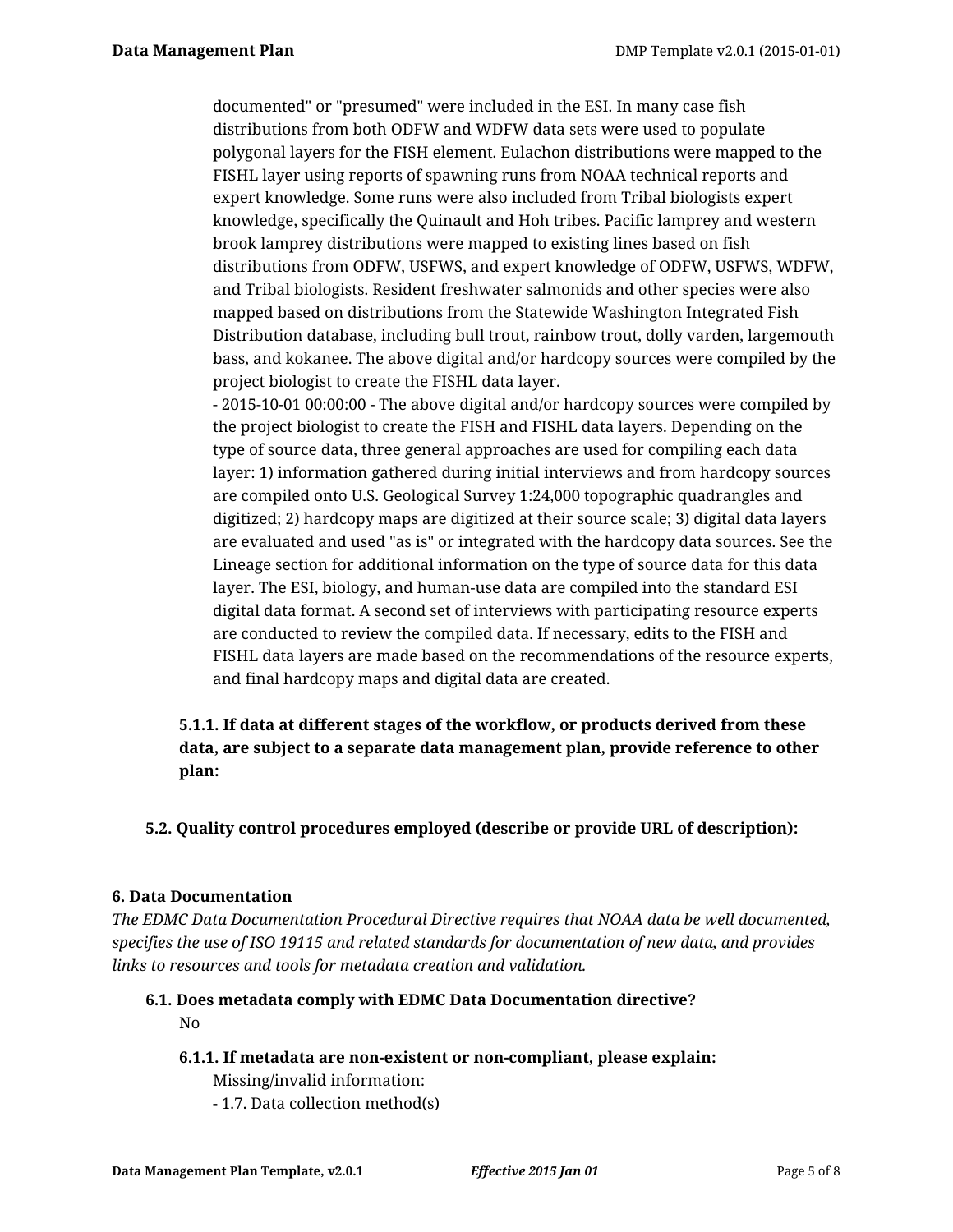- 4.1. Have resources for management of these data been identified?

- 4.2. Approximate percentage of the budget for these data devoted to data management

- 5.2. Quality control procedures employed

- 7.1. Do these data comply with the Data Access directive?
- 7.1.1. If data are not available or has limitations, has a Waiver been filed?
- 7.1.2. If there are limitations to data access, describe how data are protected
- 7.4. Approximate delay between data collection and dissemination
- 8.1. Actual or planned long-term data archive location

- 8.3. Approximate delay between data collection and submission to an archive facility

- 8.4. How will the data be protected from accidental or malicious modification or deletion prior to receipt by the archive?

### **6.2. Name of organization or facility providing metadata hosting:**

NMFS Office of Science and Technology

### **6.2.1. If service is needed for metadata hosting, please indicate:**

## **6.3. URL of metadata folder or data catalog, if known:**

https://www.fisheries.noaa.gov/inport/item/55726

### **6.4. Process for producing and maintaining metadata**

*(describe or provide URL of description):*

Metadata produced and maintained in accordance with the NOAA Data Documentation Procedural Directive: https://nosc.noaa.gov/EDMC/DAARWG/docs/EDMC\_PD-Data Documentation v1.pdf

### **7. Data Access**

*NAO 212-15 states that access to environmental data may only be restricted when distribution is explicitly limited by law, regulation, policy (such as those applicable to personally identifiable information or protected critical infrastructure information or proprietary trade information) or by security requirements. The EDMC Data Access Procedural Directive contains specific guidance, recommends the use of open-standard, interoperable, non-proprietary web services, provides information about resources and tools to enable data access, and includes a Waiver to be submitted to justify any approach other than full, unrestricted public access.*

### **7.1. Do these data comply with the Data Access directive?**

**7.1.1. If the data are not to be made available to the public at all, or with limitations, has a Waiver (Appendix A of Data Access directive) been filed?**

**7.1.2. If there are limitations to public data access, describe how data are protected from unauthorized access or disclosure:**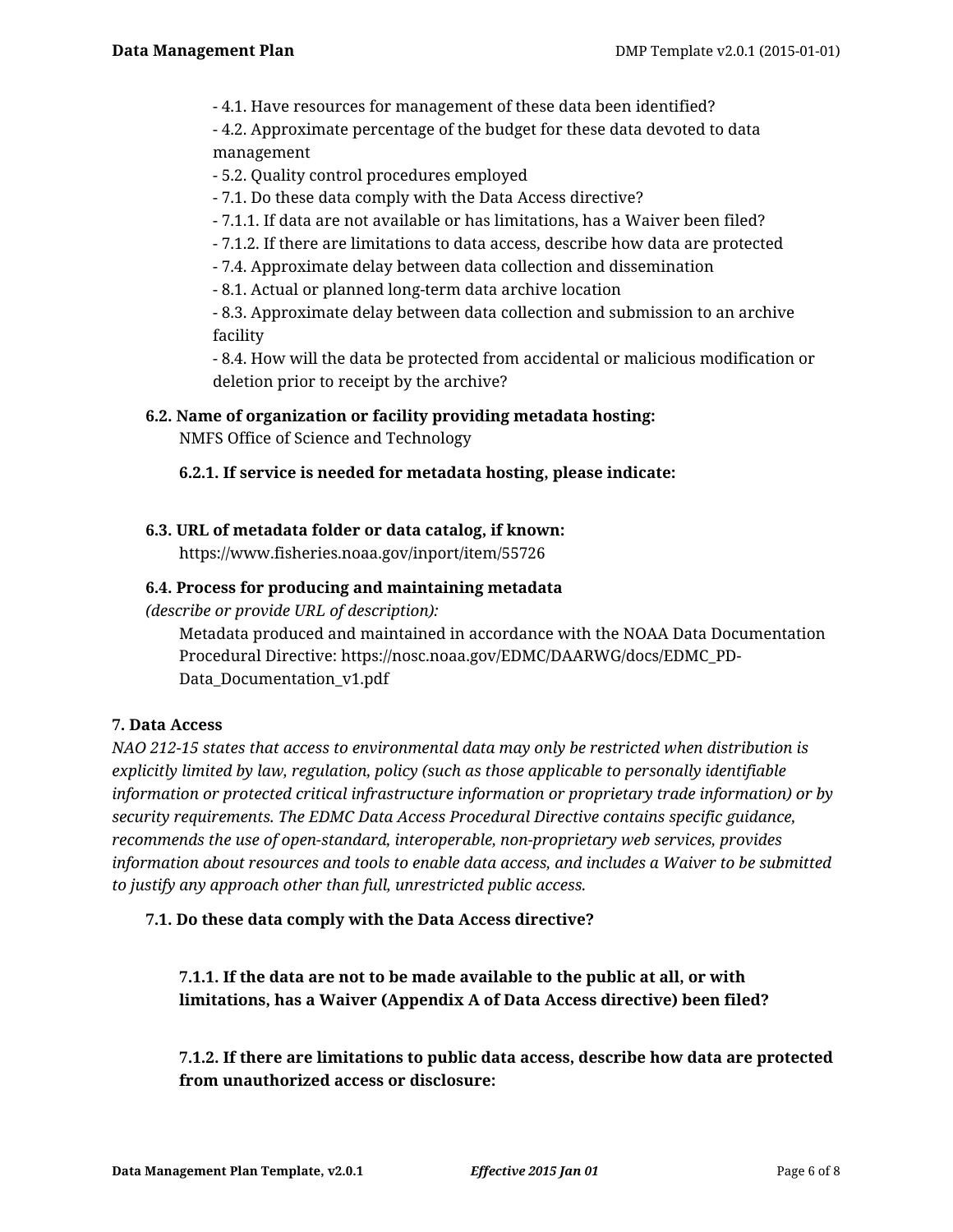#### **7.2. Name of organization of facility providing data access:** Office of Response and Restoration (ORR)

#### **7.2.1. If data hosting service is needed, please indicate:**

#### **7.2.2. URL of data access service, if known:**

https://response.restoration.noaa.gov/esi\_download

#### **7.3. Data access methods or services offered:**

Data can be accessed by downloading the zipped ArcGIS geodatabase from the Download URL (see Distribution Information). Questions can be directed to the ESI Program Manager (Point Of Contact).

### **7.4. Approximate delay between data collection and dissemination:**

## **7.4.1. If delay is longer than latency of automated processing, indicate under what authority data access is delayed:**

#### **8. Data Preservation and Protection**

*The NOAA Procedure for Scientific Records Appraisal and Archive Approval describes how to identify, appraise and decide what scientific records are to be preserved in a NOAA archive.*

#### **8.1. Actual or planned long-term data archive location:**

*(Specify NCEI-MD, NCEI-CO, NCEI-NC, NCEI-MS, World Data Center (WDC) facility, Other, To Be Determined, Unable to Archive, or No Archiving Intended)*

### **8.1.1. If World Data Center or Other, specify:**

### **8.1.2. If To Be Determined, Unable to Archive or No Archiving Intended, explain:**

**8.2. Data storage facility prior to being sent to an archive facility (if any):** Office of Response and Restoration - Seattle, WA

#### **8.3. Approximate delay between data collection and submission to an archive facility:**

## **8.4. How will the data be protected from accidental or malicious modification or deletion prior to receipt by the archive?**

*Discuss data back-up, disaster recovery/contingency planning, and off-site data storage relevant to the data collection*